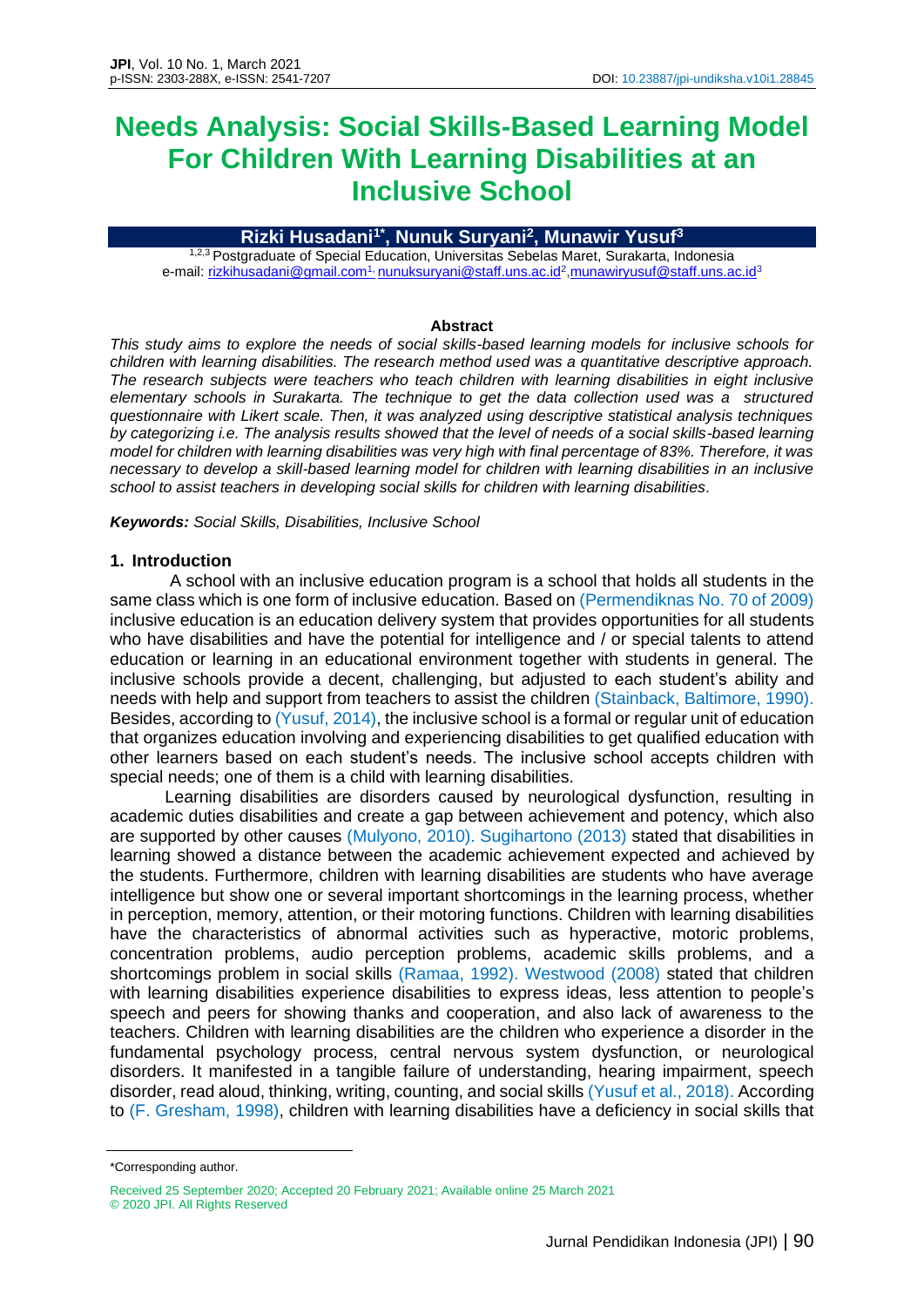impact on the acceptance of peers and teachers. It is in line with the research conducted by (Nowicki, Brown, & Stepien, 2014) that children with learning disabilities experience deficiencies in social skills. It has negative effects on children's academic achievement in inclusive class especially on the integrated learning, which is now applied to the curriculum policy 2013. In addition, there is research conducted by (S. Ali & Rafi, 2016) stating that there are characteristics of learning disabilities, one of them is poor social skills, and there are various strategies to deal with it. Research conducted by (Suryani, 2018) explains that children who have disability learning in inclusive classrooms have poor social skills as shown by their attitude with their peers is not good, do not want to listen to teacher orders, do not want to do school work, talk a lot and talk about things which not important thing. This is reinforced by the statement from the teacher obtained from the results of unstructured interviews and the results were the teacher still has difficulty handling children with learning disabilities because of the various characteristics shown such as quiet children, some are mischievous, some never pay attention to the teacher and like to cry. This is part of the characteristics of children with learning disabilities, namely having low social skills.

Social skills are the ability to establish and maintain social contacts in the basic interaction process of self-positive attitudes, namely interactions in interactions, which are systems of psychological knowledge about oneself and others, communication skills, behavioral strategies for social, which can build effective communication according to goals. and targets of interpersonal interactions (Parhomenko, 2014). Social skills are not the ability that individuals bring since birth, but gained through learning both from parents, peers, and the environment (Cartledge, 1986). Social skills have 5 dimensions that have been proposed by Caldarella and Merrell (Merrell, 1998) namely: peer relation, self-management, academic, and compliance. Peer relation is demonstrated through positive behavior towards peers, such as praising or giving advice, offering help, and playing with others. Then, self-management refers to teenagers that have good emotion, and able to control their emotions, obey the rules and limitations, and receive criticisms well. Moreover, academic skill means the ability to fulfill tasks independently, complete individual tasks, and carry out the teacher's direction well. Furthermore, compliance refers to teenagers who can follow the rules and expectations, have good time management, share something, and have assertive personality. It is an essential thing that a child must master.

Social skills are essential because they include interpersonal behavior, self-related behaviors, behaviors related to academic success, and peer acceptance (F. M. Gresham & Reschly, 1987). According to (Johnson & Roger, 1998), social skills provide benefits for learners, namely developing personality and identity, developing work skills, productivity and career success, improving quality of life, improving physical and psychological qualities, and developing the ability to cope with problems. Social skills are essential for learners because they need it for communication, interaction, and teamwork. In short, gaining social skills means to learn academic skills and career significantly. It is in line with the research conducted by (Maras & Brown, 2000) stated that children in an inclusive school experienced a social difficulty and a failure to build a positive relationship with friend and risk experiencing challenges in the future.

Based on the obstacles faced by children with learning disabilities, one of them is a lack of social skills. Social skills have many benefits and a significant role in learning and influence the academic achievement of children. Education programs for children with learning disabilities need to be adjusted to build their social skills in an inclusive school. The learning model is a plan or guideline formula for lesson planning in class or learning tutorials that refer to the learning approach to be used, including teaching objectives, stages in learning activities, learning environment, and classroom management (Trianto, 2010). In addition, according to (Malawi, I.& Ani, 2017) the learning model is a series of teaching and learning processes from beginning to end, which involves how the activities of teachers and students, in certain learning designs assisted by special teaching materials, and how the interaction between student and teachers. There are learning model function, namely as a guide for learning designers and teachers in planning learning activities, guidelines for teachers in carrying out learning so that teachers can determine steps and everything needed in learning, making it easier for teachers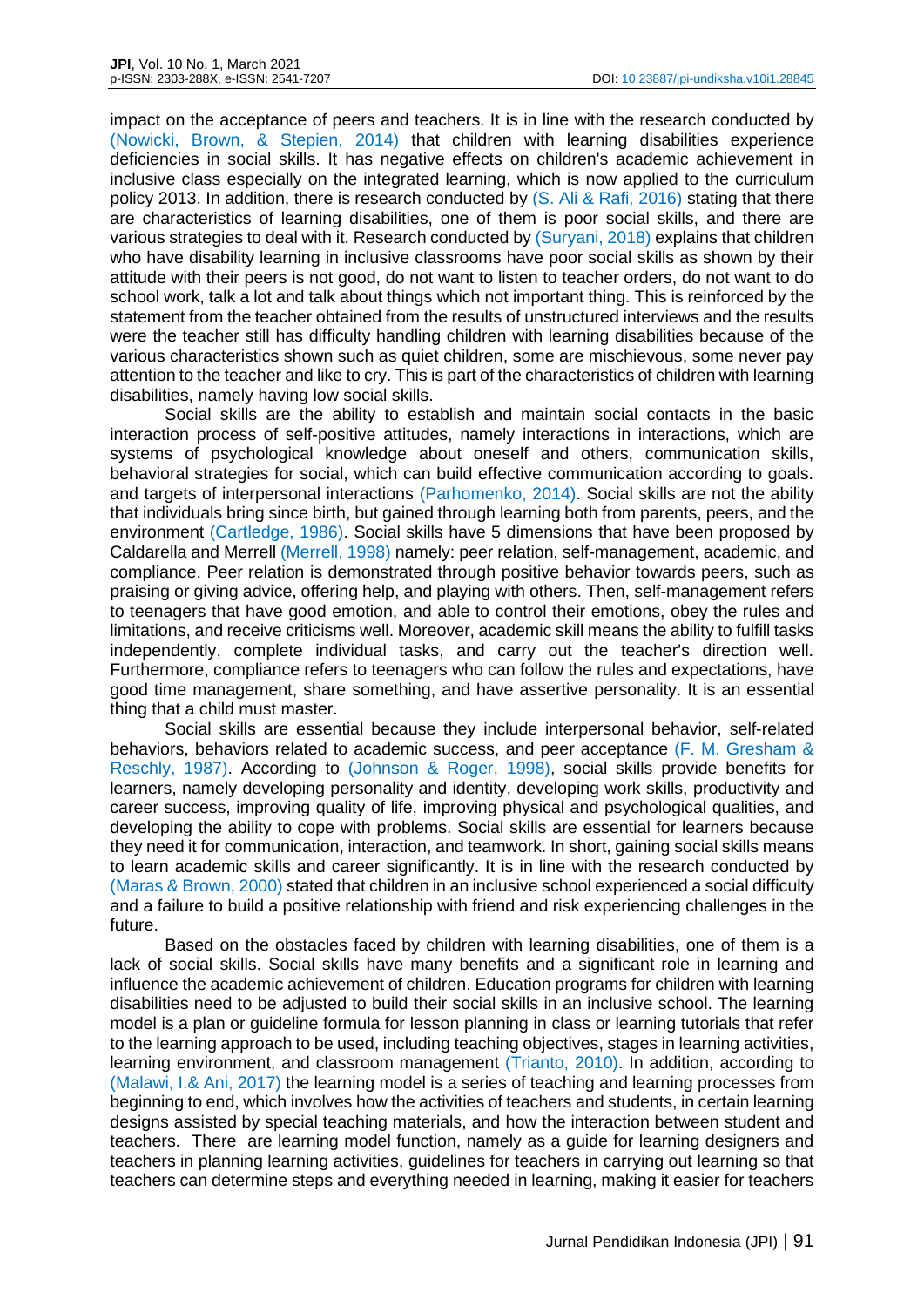to teach their students to achieve goals stipulated, as well as helping students obtain information, ideas, skills, values, ways of thinking, and learning how to learn to achieve learning goals (Asyafah, 2019). According to (Arends, 1997), the learning model refers to the approach to use, including the objectives of learning, the stages in learning activities, learning environment, and class management. Learning models can be defined as conceptual frameworks representing systematic procedures for organizing learning experiences to achieve learning objectives. Based on the barriers that children with learning disabilities have and the importance of learning models for children with learning disabilities, this study aims to determine the needs of social skills-based learning models for children with learning disabilities in inclusive schools.

#### **2. Method**

The approach used in this study was a quantitative descriptive approach with a research subject comprising 54 teachers from eight inclusive elementary schools in Surakarta. This study aimed to determine the level of needs of social skills-based learning models for children with learning disabilities in inclusive schools. Data collection techniques were obtained by spreading the structured questionnaire with likert scale to the teachers with 4 answer options. Those were very necessary, necessary, unnecessary, and very unnecessary. The aspect used to measure the level of teacher needs referred to the concept of learning models proposed by (Arends, 1997), which include learning objectives, learning stages, learning environments, and class management. The validation results showed that the instrument was valid and met the criteria of this research. Data analysis techniques used were descriptive statistical analysis techniques by categorizing with 4 criteria of categorization, namely very low, low, high and very high. The data are presented in the form of a diagram.

| Categorization  | <b>Criteria</b> |  |
|-----------------|-----------------|--|
| $0\%$ - 24, 99% | : Very low      |  |
| 25 % - 49.9%    | : Low           |  |
| 50% - 74,99%    | $:$ High        |  |
| 75 - 100%       | : Very High     |  |

|  |  | <b>Table 1. The Criteria Categorization</b> |
|--|--|---------------------------------------------|
|--|--|---------------------------------------------|

## **3. Result and Discussion Result**

| Item | <b>Precentage</b> | <b>Criteria</b> | <b>Final Precentage</b> |
|------|-------------------|-----------------|-------------------------|
|      | 86%               | Very High       |                         |
| າ    | 87,5%             | Very High       |                         |
| 3    | 82%               | Very High       | 83%                     |
| 4    | 82%               | Very High       | (Very High)             |
| 5    | 79%               | Very High       |                         |

**Table 2.** The Score of Teachers' Needs

Based on table 2. it shows the results of the scores from filling out the teacher needs questionnaire obtained by distributing questionnaires to teachers who handle children with learning disabilities in inclusive schools with total of 54 respondents and the final score was 899 and the score analysis shows the following results: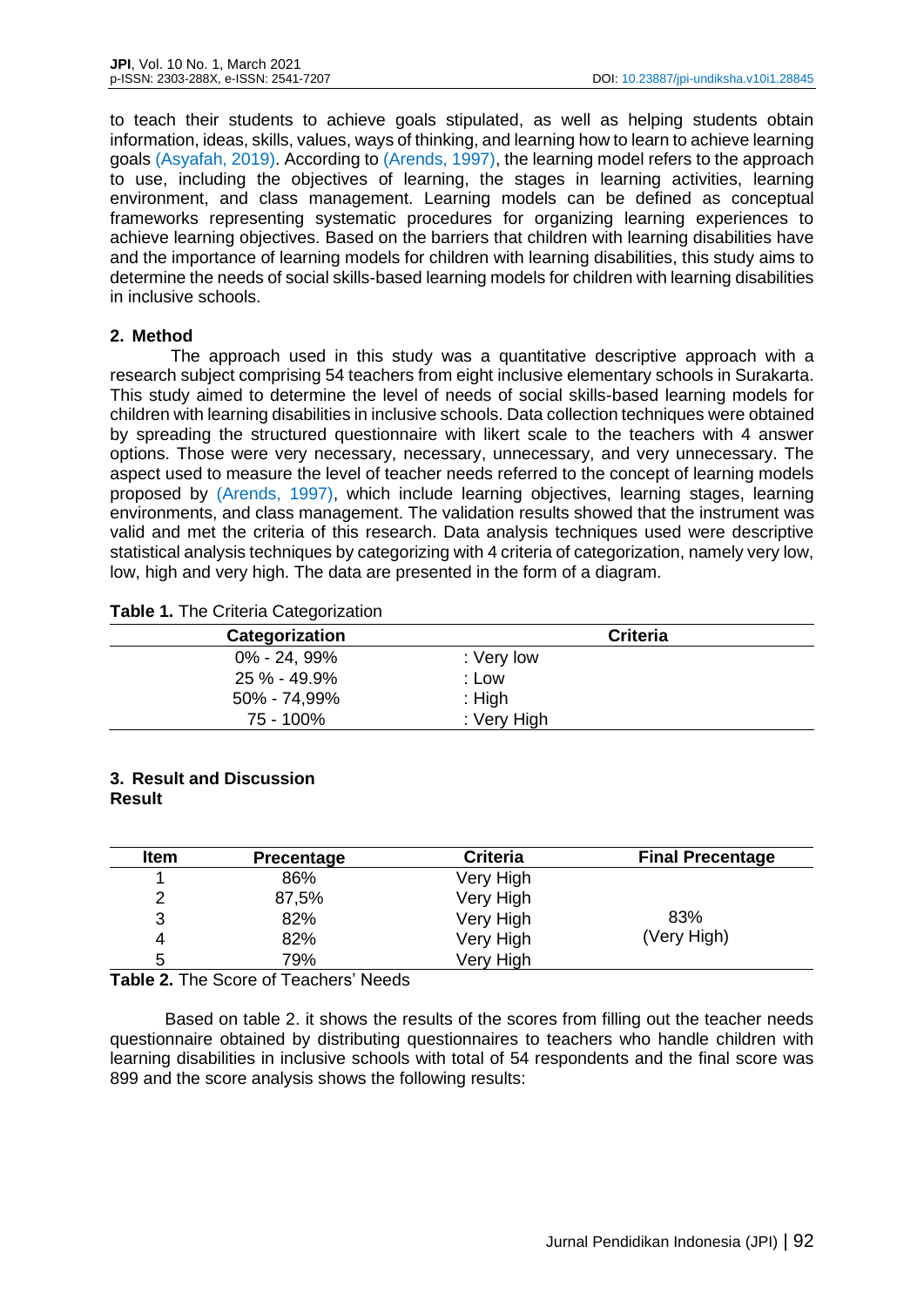| <b>Item</b>  | <b>Answer of Respondents</b> |           |             |                            | <b>Total</b> |
|--------------|------------------------------|-----------|-------------|----------------------------|--------------|
|              | necessary<br>verv            | necessary | unnecessary | unnecessary<br><b>verv</b> |              |
|              | 96                           | 90        |             |                            | 186          |
| ⌒            | 100                          | 84        | 2           |                            | 186          |
| 3            | 60                           | 117       |             |                            | 177          |
|              | 68                           | 108       | 2           |                            | 178          |
| 5            | 40                           | 132       |             |                            | 172          |
| <b>TOTAL</b> |                              |           |             | 899                        |              |

| Table 3. Results of Teachers' Needs Analysis |  |  |  |
|----------------------------------------------|--|--|--|
|----------------------------------------------|--|--|--|

Based on table 3, it shows that of the 54 respondents who filled out the questionnaire, all items got a very high percentage of the criteria with the final result of 83%. These results are illustrated through the diagram below:



**Figure 1.** Diagram Analysis of Teacher Needs

The research findings showed that the level of teacher needs in the development of the social skills learning model for children with learning disabilities was very high where item 1 got a percentage of 86%, item 2 got a percentage of 87.5%, items 3 and 4 got a percentage of 82% and item 5 got a percentage of 79% where all items fall into the very high criteria with an average percentage of 83%. Based on the results of this study, the level of teacher needs in the development of the social skills learning model for children with learning disabilities was very high with a final percentage of 83%.

## **Discussion**

The research findings showed that the level of teacher needs in the development of the social skills learning model for children with learning disabilities was very high in every aitem with final precentage was 83%. This means that most teachers still need a learning model to develop the social skills of children with learning disabilities. In addition, unstructured interviews with class teachers, teachers stated that as long as they still have some difficulties handling children with learning disabilities because of the diversity of children with learning disabilities, one of which is social conflict. The teacher explained that there were still children with learning disabilities who were difficult to communicate with so that the teacher had difficulty building communication with these children. Teachers need that they need a model development to train children in good condition with teachers and peers so that teachers need a learning model that can help develop children's social skills with learning disabilities. The teacher also stated that nowadays, it was rare to use a learning approach involving social skills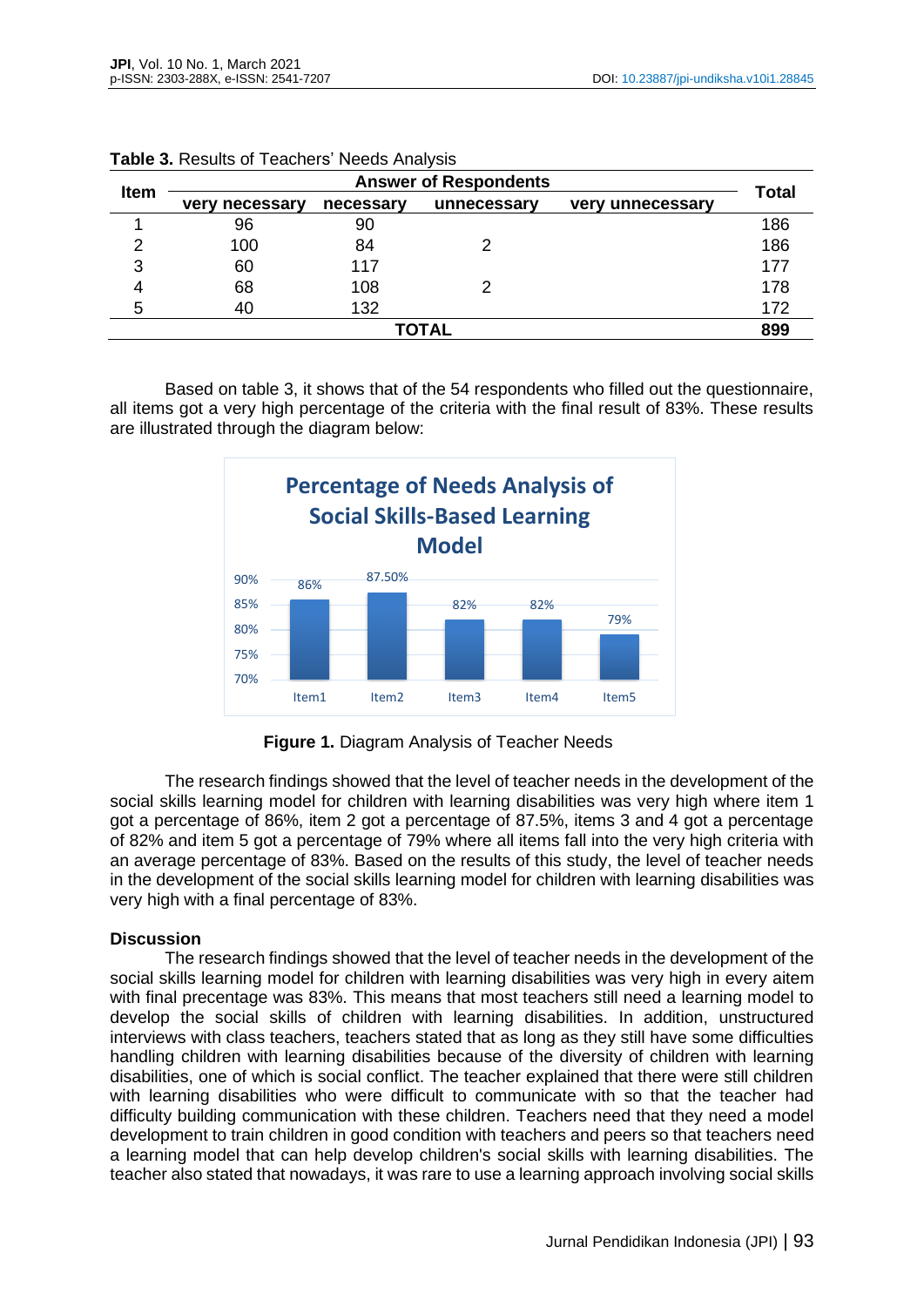such as the peer tutoring approach. It means that teachers who taught children with learning disabilities needed the develop learning models to build social skills. It is in line with the research conducted by (Ahdiyat, Agustina, & Hikmah, 2017) about inclusive learning models for children with learning disabilities. It was stated that the model used by 10 schools was a conventional model where the children were treated like non-learning disabilities. In addition, there was a study conducted by Novembli in 2015 stated that teachers still used lecturing methods to teach children with learning disabilities. Research conducted by (Marlina, 2014) shows that classroom teachers have not modified learning and are still ignoring children with learning disabilities who experience low social skills and learning methods still use classical lecture and assignment methods. Thus, it can be concluded that the development of teacher learning models is still needed by teachers to train children's social skills. The development of a learning model is important because the learning model is a conceptual framework that describes procedures systematically in organizing learning experiences in order to achieve specified learning goals, and serves as a guide for learning designers and teachers in planning and implementing learning activities (Malawi, I.& Ani, 2017)

Based on research conducted, it showed that it needed the development of learning models to help teachers. This is in line with research conducted by (Ulum, 2019), which explains the results of her research, namely the inhibiting factor in the development of students' social skills in thematic learning are the unfulfilled facilities and infrastructure in schools and limited learning resources due to the distribution that has not been optimal so that learning development is needed by the teacher himself because the teacher is one of the supporting factors for developing students' social skills.One model of learning model development teachers could apply to children with learning disabilities was the development of integrated learning models based on social skills with the peer tutoring approach. Thematic learning is learning that integrates the dimensions of attitudes, knowledge, and skills into one unit, combining competences from several basic lessons to be connected to each other so as to strengthen each other, combining the core competencies of each lesson (Auliyana, Akbar, & Yuniastuti, 2018). This social skills-based integrated learning can be applied through the approach of the peer tutoring*.* The peer tutoring approach is one of the cooperative learning strategies which is one of the applications of the Vygotsky theory that explains each of function in the development of children's culture will appear twice, initially at the social level in human relationships or interpsychology, after which it appears at the personal level in children or intrapsychology (Salkind, 2010). One strategy implementation that can be done is the peer tutor approach which is a form of social constructivism theory application, especially in the application of the ZPD concept where a student can be a tutor for their peers (Santrock, 2013). Research conducted by (Fajariesta, 2017) explains the results of his research that there is a positive effect of peer support on children's cognitive abilities because peers can motivate children to study more actively.

Peer tutors are a group of students who have completed learning materials, providing assistance to students who have difficulty understanding the learning material they are learning so they can eliminate awkwardness (Suherman, 2003). This is in line with research conducted by (Puspitasari, Rais, & Kiswoyo, 2019) which shows the results of the study that using a peer approach can increase student learning motivation, can increase students 'courage in question and answer so that it has a positive effect on students' academic skills. Besides being able to improve academic skills, using a peer approach can also develop children's social skills. This is reinforced by research conducted by (N. Ali & Anwer, 2015) with the results showing that using peer tutor is a very effective way for students to learn from one another. not only benefit students academically but also assist students in developing their communication and interpersonal skills.

It is in line with the research conducted by (Hall & Stegila, 2003), which suggested peer tutors improve academic skills and social skills. Besides,(Maheady & Gard, 2010) also showed that using peer tutoring was useful in classroom learning because it could improve academic skills and a child's social skills. The research conducted by (Kapil & Malini, 2017) also showed that the method of peer tutor helped students to interact with their peers and explained their questions and shared their ideas and creativity. Thus, based on the research that has been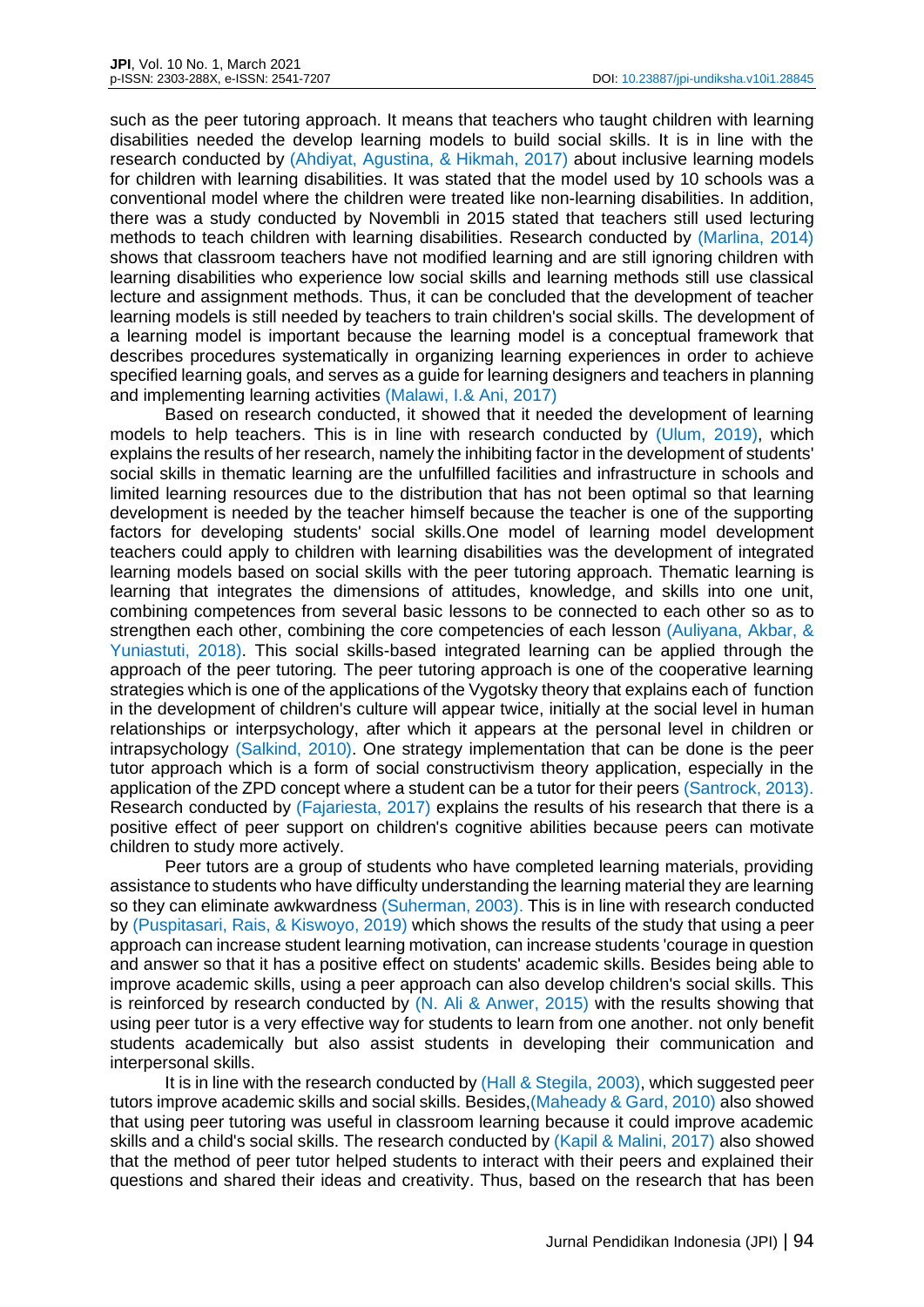done and relevant research shows that teachers need the development of learning models to help develop children with learning disabilities in school.one of the alternative solutions to help class teachers in developing social skills of child-difficulty learning was the development of integrated learning models based on social skills through peer tutoring approach.

# **4. Conclusions and Suggestions**

Based on the analysis of the results, it shows that the need for teachers to develop learning models to train social skills for children with learning difficulties is very high. This is also supported by the teacher's statement that teachers still have difficulty dealing with children with learning disabilities because of the various characteristics of children with learning disabilities. This means that most teachers who handle children with learning disabilities require the development of learning models to train the social skills of children with learning difficulties. Based on the results of relevant research and research, it is necessary to develop a learning model to help teachers who teach children who have difficulty learning in an inclusive class to develop their social skills. The development of social skills-based integrated learning models through the approach of the peer tutoring could be one of the alternative solutions to develop the social skills of children with learning disabilities. Because the benefits of developing their social skills were that they could improve academic skills, help students to interact, express their questions, share ideas, and creativity, train themselves to carry responsibilities, and exercise patience. By developing this learning model, it can help teachers who teach children with learning disabilities in their class to develop their social skills in the classroom together with other children in inclusive classes.

# **References**

- Ahdiyat, M., Agustina, L., & Hikmah, N. (2017). Model Pembelajaran Pendidikan Inklusif Untuk Anak Yang Mengalami Kesulitan Belajar. *E-Jurnal Matematika*, *6*(3), 176–182. https://doi.org/10.24843/MTK.2017.v06.i03.p163.
- Ali, N., & Anwer, M. (2015). *Impact of Peer Tutoring on Learning of Students Private Sector Investment Opportunities View project Peer Tutoring View project*. *01*(02), 61–66. https://papers.ssrn.com/sol3/papers.cfm?abstract\_id=2599095.
- Ali, S., & Rafi, M. (2016). Learning Disabilities: Characteristics and Instructional Approaches. *International Journal of Humanities, Social Sciences and Education*, *3*(4), 111–115. https://doi.org/10.20431/2349-0381.0304013.
- Arends. (1997). *Model-Model Pembelajaran Inovatif berorientasi Konstuktivitis. Jakarta: Prestasi Pustaka Publisher*. Prestasi Pustaka Publisher.
- Asyafah, A. (2019). Menimbang Model Pembelajaran (Kajian Teoretis-Kritis atas Model Pembelajaran dalam Pendidikan Islam). *TARBAWY : Indonesian Journal of Islamic Education*, *6*(1), 19–32. https://doi.org/10.17509/t.v6i1.20569..
- Cartledge, G. (1986). *Teaching Social Skills to Children (General Psychology)* (Revision E; JoAnne Fellows Milburn Cartledge (Editor, Ed.). Pergamon Press.
- David W. Johnson, Roger T. Johnson, E. J. H. (1998). *Advanced Cooperative Learning*. https://www.amazon.com/Advanced-Cooperative-Learning-Johnson-Paperback/dp/B010TRZADU#detailBullets feature div.
- Fajariesta, T. K. . (2017). Pengaruh Teman Sebaya Terhadap Kemampuan Kognitif Siswa Berkesulitan Belajar Pada Pembelajaran IPA. *Publikasi Pendidikan*, *7*(2), 79. https://doi.org/10.26858/publikan.v7i2.3069.
- Gresham, F. (1998). *Social competenceand motivational characteristics of learning disabled student. In Margaret C.Wing et al (Eds) Handbook of special education:Research and practice*. Pergamon Press.
- Gresham, F. M., & Reschly, D. J. (1987). Dimensions of social competence: Method factors in the assessment of adaptive behavior, social skills, and peer acceptance. *Journal of School Psychology*, *25*(4), 367–381. https://doi.org/10.1016/0022-4405(87)90038-0.
- Hall, T., & Stegila, A. (2003). *Peer-Mediated Instruction/Intervention NCAC Classroom Practices Peer-Mediated Instruction and Intervention*. (March), 1–19.
- Kapil, Y., & Malini, J. S. (2017). Copyright © 2017, Scholarly Research Journal for